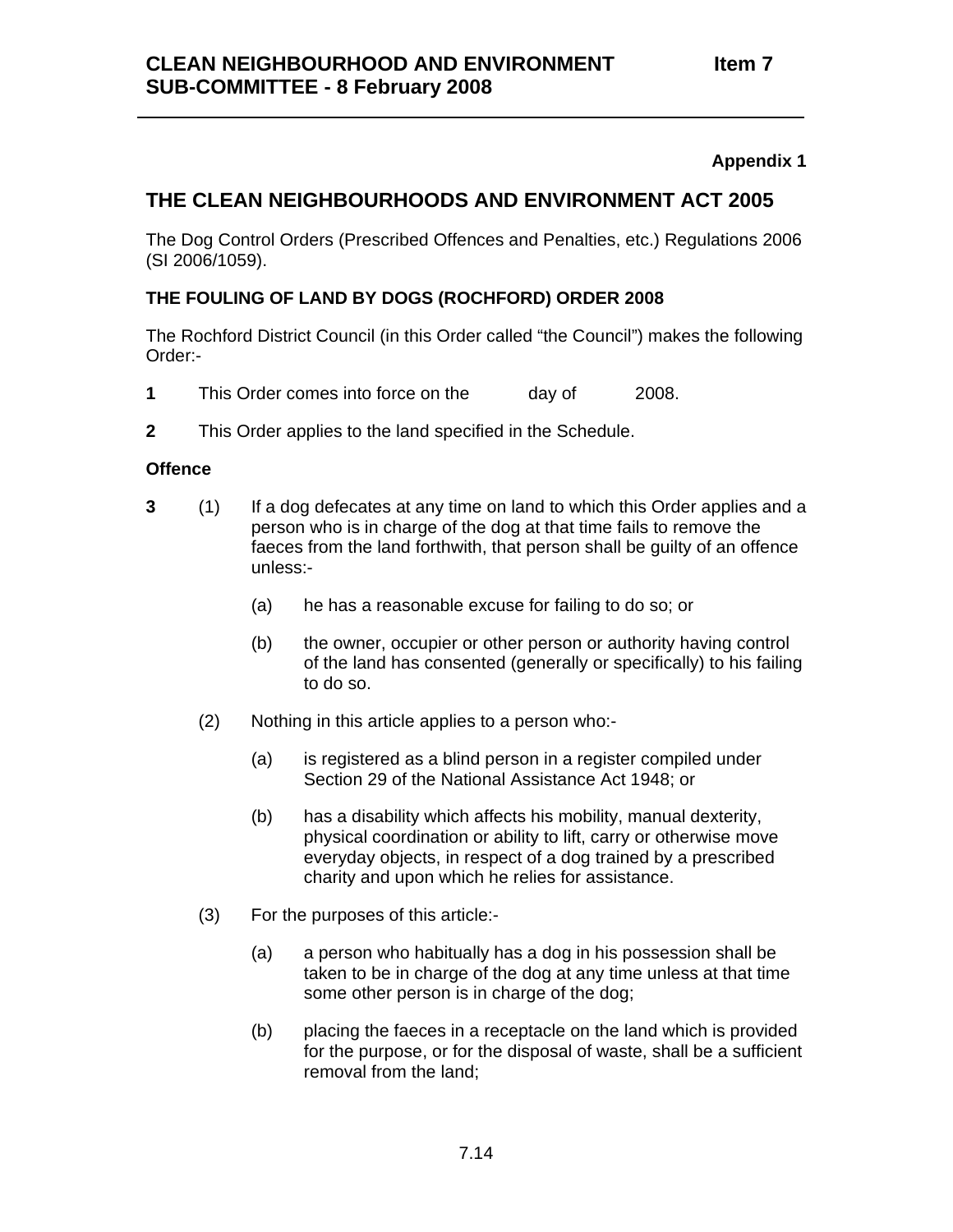- (c) being unaware of the defecation (whether by reason of not being in the vicinity or otherwise), or not having a device for or other suitable means of removing the faeces shall not be a reasonable excuse for failing to remove the faeces;
- (d) each of the following is a "prescribed charity":-
	- (i) Dogs for the Disabled (registered charity number 700454)
	- (ii) Support Dogs (registered charity number 1088281)
	- (iii) Canine Partners for Independence (registered charity number 803680)

#### **Penalty**

**4**  A person who is guilty of an offence under article 3 shall be liable on summary conviction to a fine not exceeding level 3 on the standard scale.

#### (Date)

The COMMON SEAL of the ROCHFORD DISTRICT COUNCIL was ) Hereunto affixed this ) Day of 2008 in the presence of: )

#### Head of Legal Services

### **Schedule**

- 1. Subject to the exception in paragraph 2 below, all land which is in the administrative area of the Council and which is:-
	- (i) open to the air (which includes land that is covered but open to the air on at least one side) and
	- (ii) to which the public are entitled or permitted to have access with or without payment.
- 2. Excepted from the description in paragraph 1 above is land that is placed at the disposal of the Forestry Commissioners under section 39(1) of the Forestry Act 1967.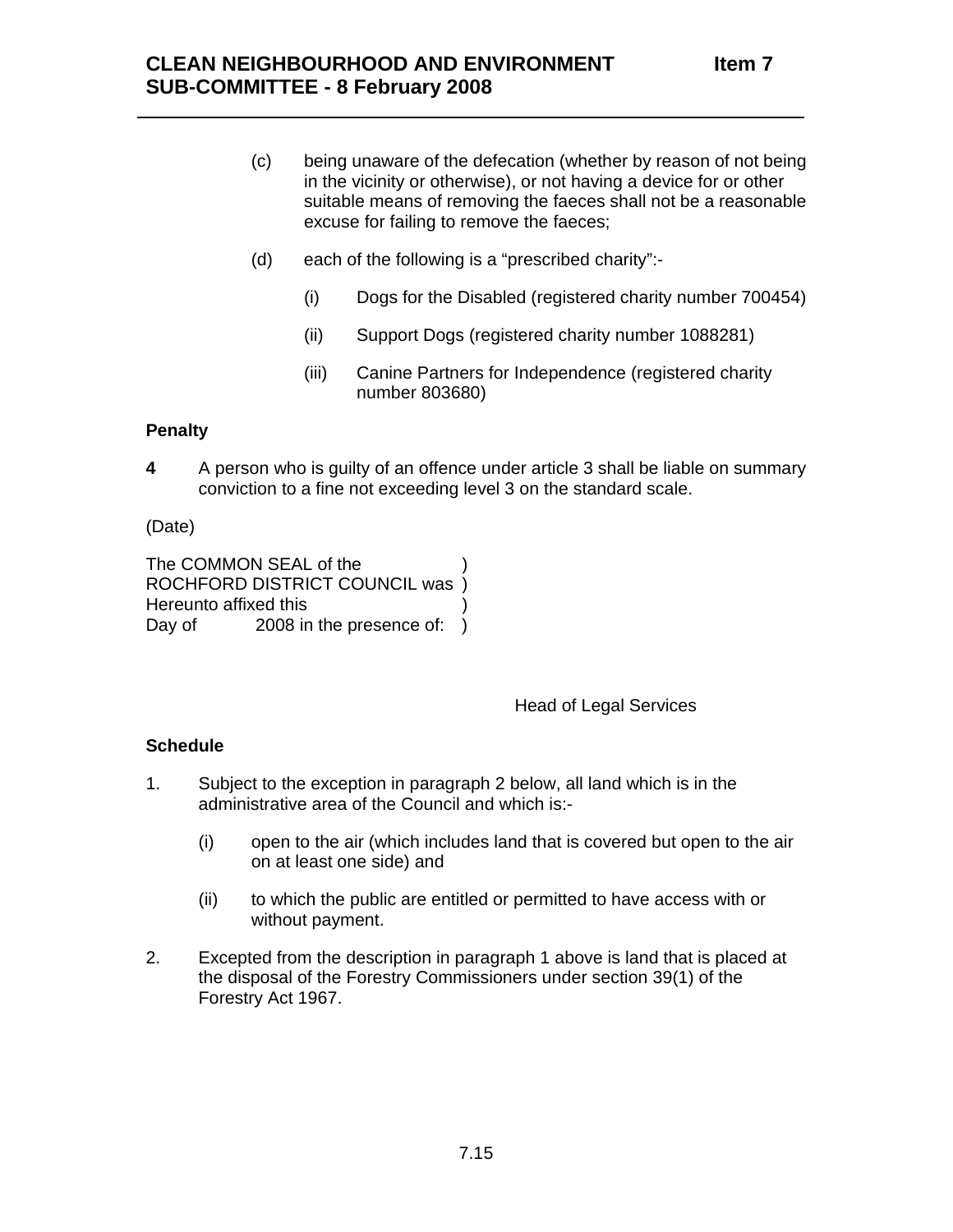### **THE CLEAN NEIGHBOURHOODS AND ENVIRONMENT ACT 2005**

The Dog Control Orders (Prescribed Offences and Penalties, etc.) Regulations 2006 (SI 2006/1059)

### **THE DOGS EXCLUSION (ROCHFORD) ORDER 2008**

The Rochford District Council hereby makes the following Order:

- **1 This Order comes into force on the** day of 2008.
- **2** This Order applies to the land specified in the Schedule.

#### **Offence**

- **3** (1) A person in charge of a dog shall be guilty of an offence if, at any time, he takes the dog onto, or permits the dog to enter or to remain on, any land to which this Order applies unless:-
	- (a) he has a reasonable excuse for failing to do so; or
	- (b) the owner, occupier or other person or authority having control of the land has consented (generally or specifically) to his doing so.
	- (2) Nothing in this article applies to a person who:-
		- (a) is registered as a blind person in a register compiled under Section 29 of the National Assistance Act 1948; or
		- (b) is deaf, in respect of a dog trained by Hearing Dogs for Deaf People (registered charity number 293358) and upon which he relies for assistance; or
		- (c) has a disability which affects his mobility, manual dexterity, physical co-ordination or ability to lift, carry or otherwise move everyday objects, in respect of a dog trained by a prescribed charity and upon which he relies for assistance.
	- (3) For the purpose of this article:-
		- (a) a person who habitually has a dog in his possession shall be taken to be in charge of the dog at any time unless at that time some other person is in charge of the dog: and
		- (b) each of the following is a 'prescribed charity':-
			- (i) dogs for the Disabled (registered charity number 700454)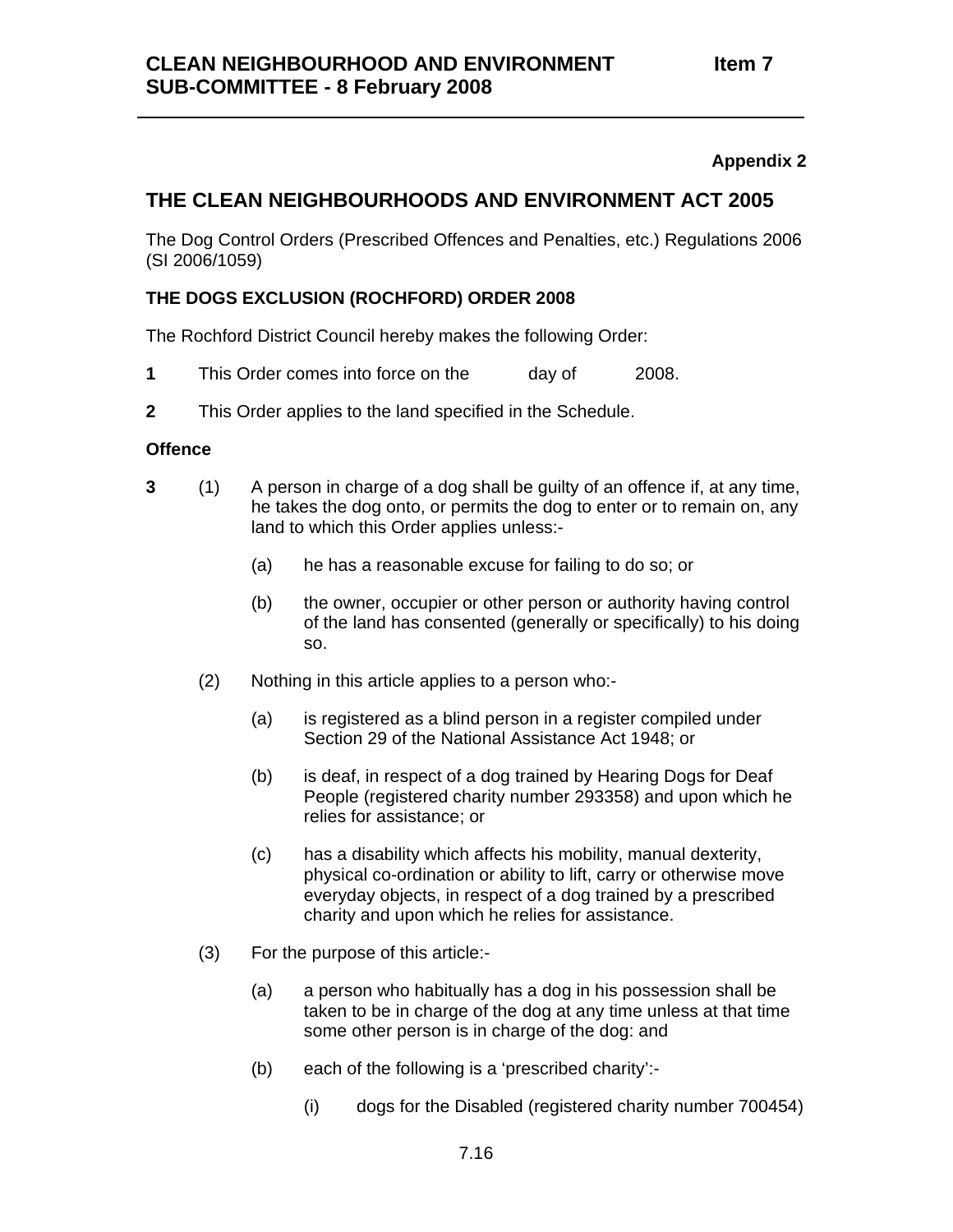- (ii) support dogs (registered charity number 1088281)
- (iii) Canine Partners for Independence (registered charity number 803680)

### **Penalty**

**4**  A person who is guilty of an offence under article 3 shall be liable on summary conviction to a fine not exceeding level 3 on the standard scale.

(Date)

The COMMON SEAL of the ) ROCHFORD DISTRICT COUNCIL was ) Hereunto affixed this ) Day of 2008 in the presence of: )

Head of Legal Services

### **Schedule**

All land within the Council's administrative area comprising any enclosed children's play space. Without prejudice to the foregoing, this shall include the enclosed children's play spaces which are situated within following areas:-

King George's PF, Ashingdon Road, Rochford

Playstalls, Off Little Wakering Road, Wakering

Canewdon Recreation Ground, Althorne Way, Canewdon

Rowan Way, Canewdon

Great Wakering Recreation Ground, High Street, Wakering

Seaview Drive, Wakering Morrins Close, Wakering

Glebe Close, Wakering

Conway Avenue, Wakering

Clements Hall Recreation Ground, Park Gardens, Hawkwell

Hawkwell Common, Hawkwell

Magnolia Nature Park, Rectory Road, Hawkwell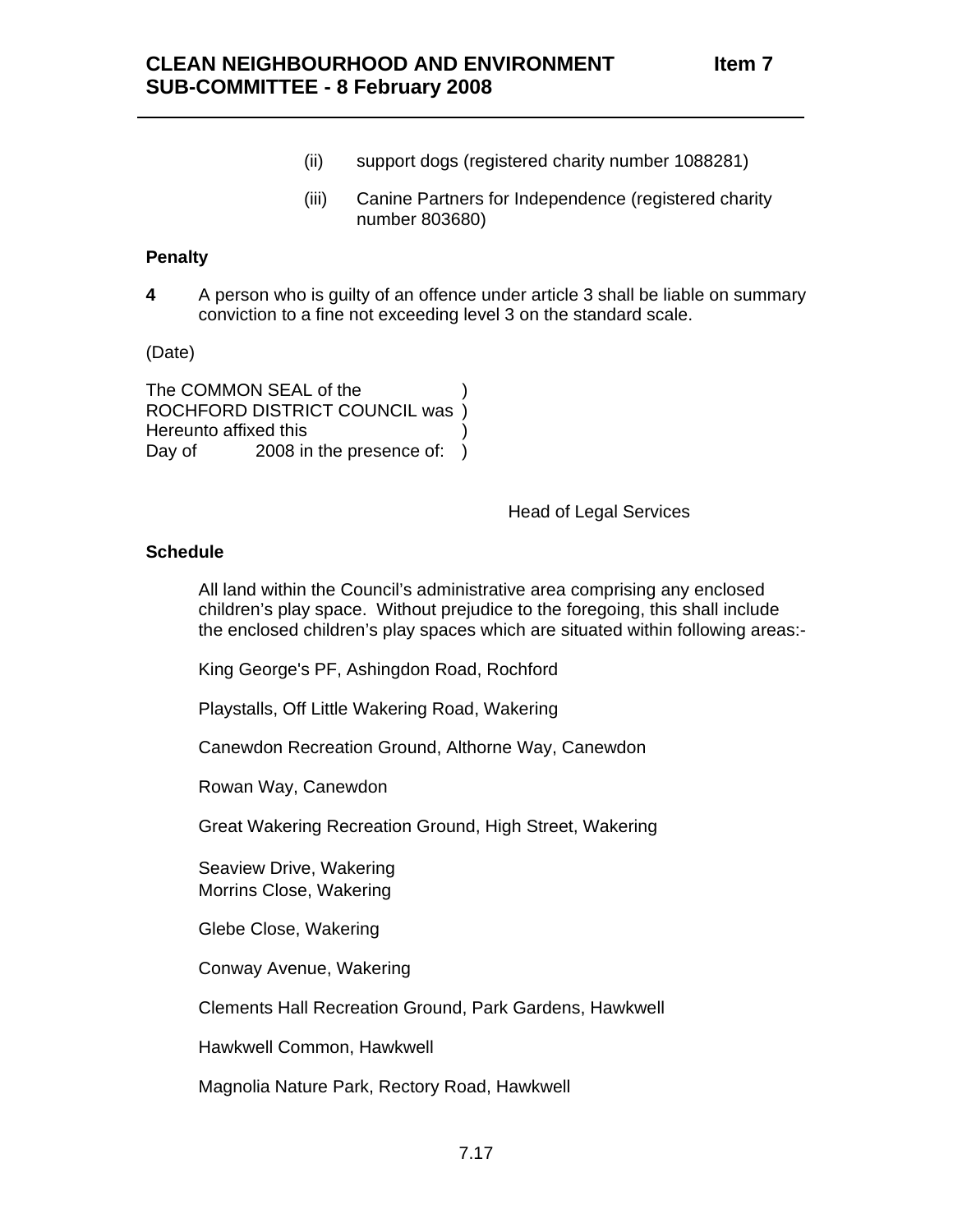Hockley Woods, Main Road, Hockley Laburnum Grove, Hockley Betts Wood, Westminster Drive, Hockley Plumberow Mount Avenue, Hockley Hullbridge PF, Pooles Lane, Hullbridge Rawreth PF, Rawreth Lane, Rayleigh Fairview PF, Victoria Road, Rayleigh Grove Recreation Ground, Grove Road, Rayleigh Sweyne Park, Rayleigh St John Fisher PF, Little Wheatley Chase, Rayleigh Causton Way, Rayleigh Boston Avenue, Rayleigh Hartford Close, Rayleigh Fyfield Path, Rayleigh Elsenham Court, Rayleigh King George's PF, Bull Lane, Rayleigh Bedford Close, Rayleigh Warwick Drive/Sutton Court Drive, Rochford Rochford Recreation Ground, Stambridge Road, Rochford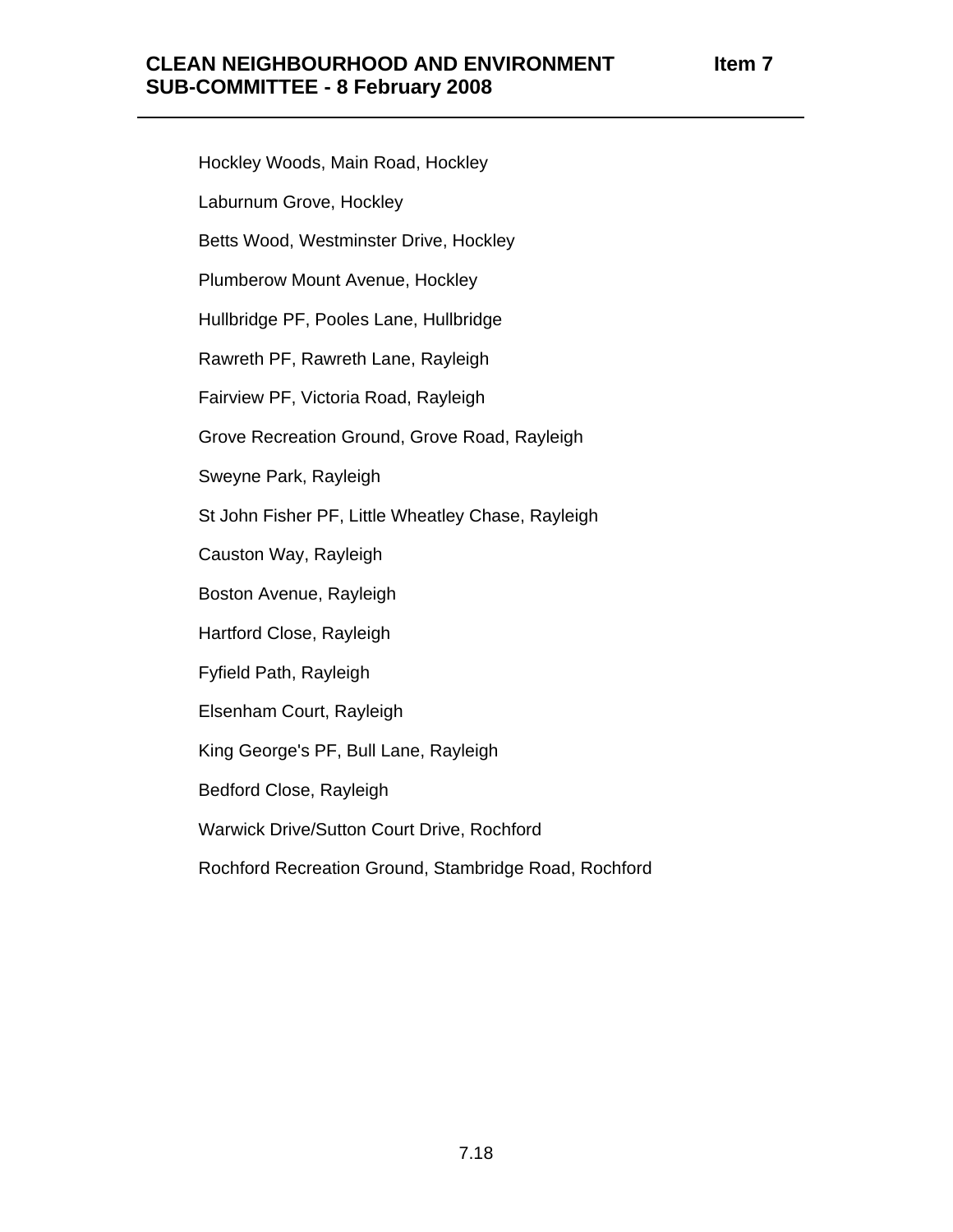### **THE CLEAN NEIGHBOURHOODS AND ENVIRONMENT ACT 2005**

The Dog Control Orders (Prescribed Offences and Penalties, etc.) Regulations 2006 (SI 2006/1059)

### **THE DOGS ON LEADS (ROCHFORD) ORDER 2008**

The Rochford District Council hereby makes the following Order:

- 1 This Order comes into force on the day of 2008.
- **2** This Order applies to the land specified in the Schedule.

### **Offence**

- **3** (1) A person in charge of a dog shall be guilty of an offence if, at any time, on any land to which this Order applies he does not keep the dog on a lead, unless:-
	- (a) he has a reasonable excuse for failing to do so; or
	- (b) the owner, occupier or other person or authority having control of the land has consented (generally or specifically) to his failing to do so.
	- (2) For the purposes of this article a person who habitually has a dog in his possession shall be taken to be in charge of the dog at any time unless at that time some other person is in charge of the dog.

### **Penalty**

**4**  A person who is guilty of an offence under article 3 shall be liable on summary conviction to a fine not exceeding level 3 on the standard scale.

(Date)

The COMMON SEAL of the ROCHFORD DISTRICT COUNCIL was ) Hereunto affixed this ) Day of 2008 in the presence of: )

Head of Legal Services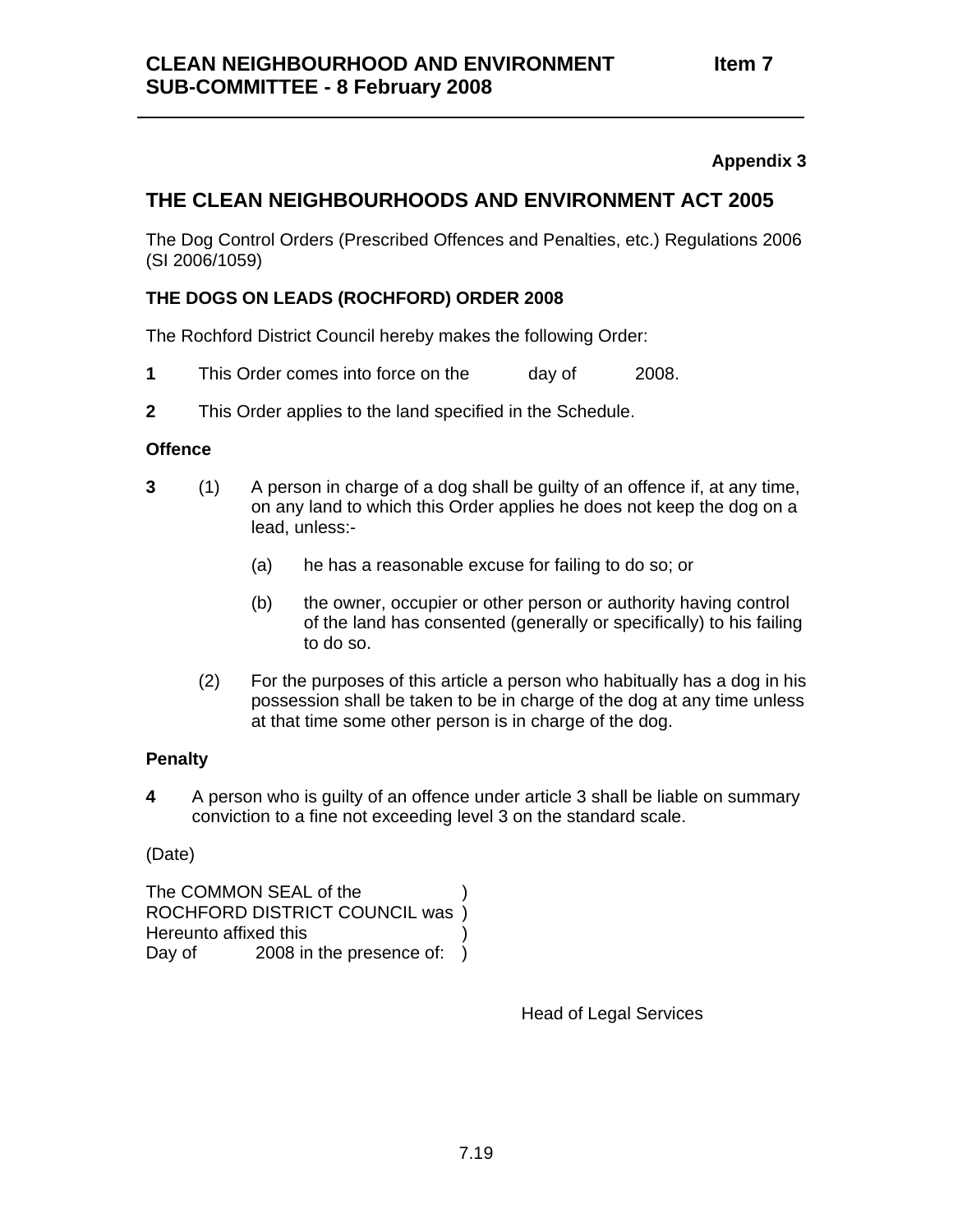### **Schedule**

- 1. Subject to the exemption in paragraph 2 below, each and every length of road (which term includes pavements or footways) in the Rochford District except public footpaths and bridleways.
- 2. Excepted from the description in paragraph 1 above is land that is placed at the disposal of the Forestry Commissioners under section 39(1) of the Forestry Act 1967.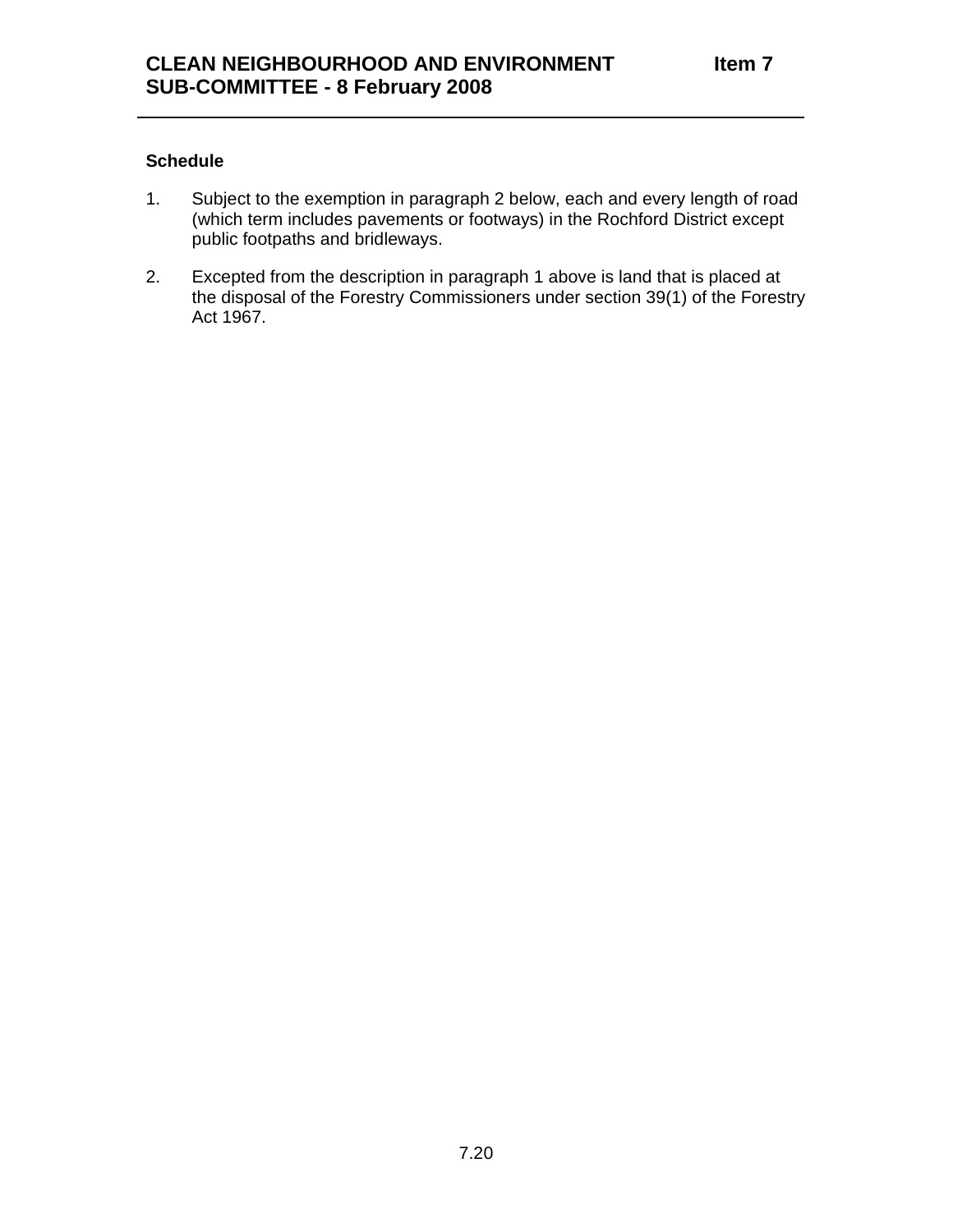### **THE CLEAN NEIGHBOURHOODS AND ENVIRONMENT ACT 2005**

The Dog Control Orders (Prescribed Offences and Penalties, etc.) Regulations 2006 (SI 2006/1059)

### **THE DOGS ON A LEAD BY DIRECTION (ROCHFORD) ORDER 2008**

The Rochford District Council hereby makes the following Order:

- 1 This Order comes into force on the day of 2008.
- **2** This Order applies to the land specified in the Schedule.
- **3** In this Order 'an authorised officer of the Authority' means an employee of the Authority who is authorised in writing by the Authority for the purpose of giving directions under this Order.

### **Offence**

- **4** (1) A person in charge of a dog shall be guilty of an offence if, at any time, on any land to which this Order applies, he does not comply with a direction given him by an authorised officer of the Authority to put and keep the dog on a lead, unless:-
	- (a) he has a reasonable excuse for failing to do so; or
	- (b) the owner, occupier or other person or authority having control of the land has consented (generally or specifically) to his failing to do so.
	- (2) For the purposes of this article:-
		- (a) a person who habitually has a dog in his possession shall be taken to be in charge of the dog at any time unless at that time some other person is in charge of the dog.
		- (b) An authorised officer of the Authority may only give a direction under this Order to put and keep a dog on a lead if such restraint is reasonably necessary to prevent a nuisance or behaviour by the dog likely to cause annoyance or disturbance to any other person (on any land to which this Order applies) or the worrying or disturbance or any animal or bird.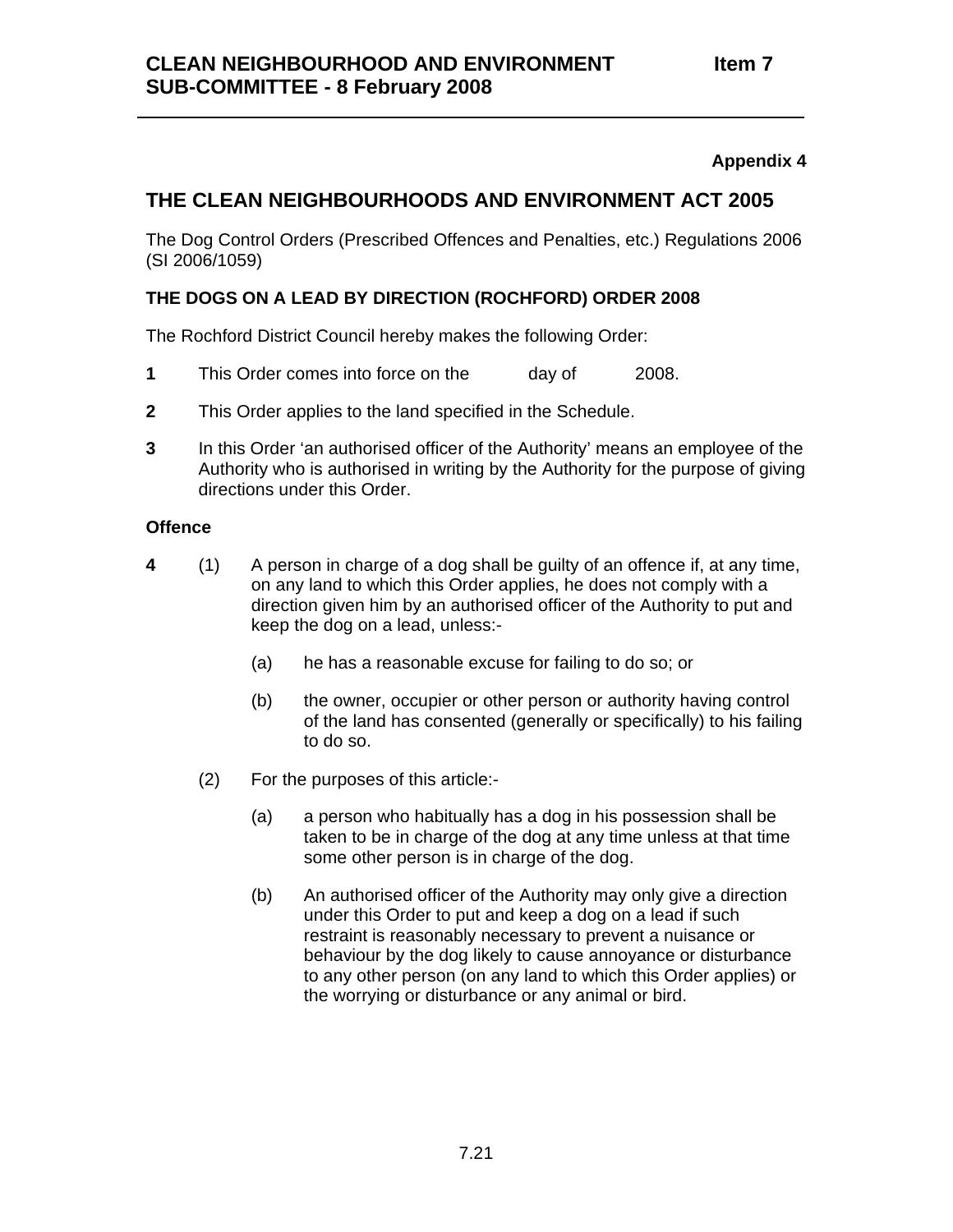### **Penalty**

**5** A person who is guilty of an offence under article 3 shall be liable on summary conviction to a fine not exceeding level 3 on the standard scale.

(Date)

The COMMON SEAL of the ROCHFORD DISTRICT COUNCIL was ) Hereunto affixed this ) Day of 2008 in the presence of: )

Head of Legal Services

### **Schedule**

- 1. Subject to the exemption in paragraph 2 below, all land which is in the administrative area of the Council and which is:-
	- (i) open to the air (which includes land that is covered but open to the air on at least one side) and
	- (ii) to which the public are entitled or permitted to have access with or without payment.
- 2. Excepted from the description in paragraph 1 above is land that is placed at the disposal of the Forestry Commissioners under section 39(1) of the Forestry Act 1967.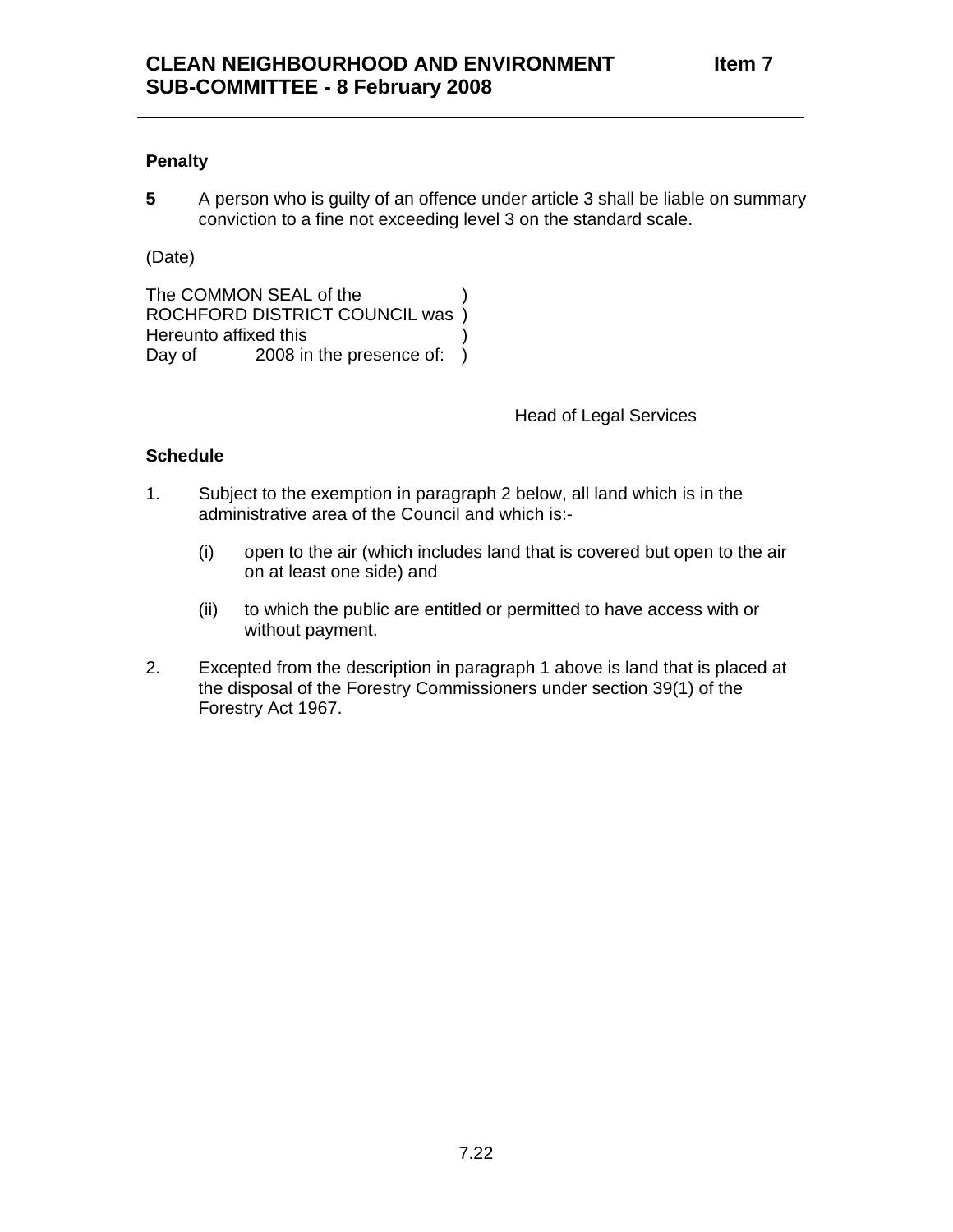### **THE CLEAN NEIGHBOURHOODS AND ENVIRONMENT ACT 2005**

The Dog Control Orders (Prescribed Offences and Penalties, etc.) Regulations 2006 (S.I.2006/1059)

### **THE DOGS (SPECIFIED MAXIMUM) (ROCHFORD) ORDER 2008**

The Rochford District Council hereby makes the following Order:

- 1 This Order comes into force on day of 2008.
- **2** This Order applies to the land specified in the Schedule.
- **3** On land to which this Order applies, the maximum number of dogs which a person may take onto that land is four.

### **Offence**

- **4** (1) A person in charge of more than one dog shall be guilty of an offence if, at any time, he takes onto any land in respect of which this Order applies more than the maximum number of dogs specified in article 3 of this Order, unless:-
	- (a) he has a reasonable excuse for doing so; or
	- (b) the owner, occupier or other person or authority having control of the land has consented (generally or specifically) to his doing so.
	- (2) For the purposes of this article a person who habitually has a dog in his possession shall be taken to be in charge of the dog at any time unless at that time some other person is in charge of the dog.

### **Penalty**

**5**  A person who is guilty of an offence under article 4 shall be liable on summary conviction to a fine not exceeding level 3 on the standard scale.

### (Date)

The COMMON SEAL of the ROCHFORD DISTRICT COUNCIL was ) Hereunto affixed this ) Day of 2008 in the presence of: )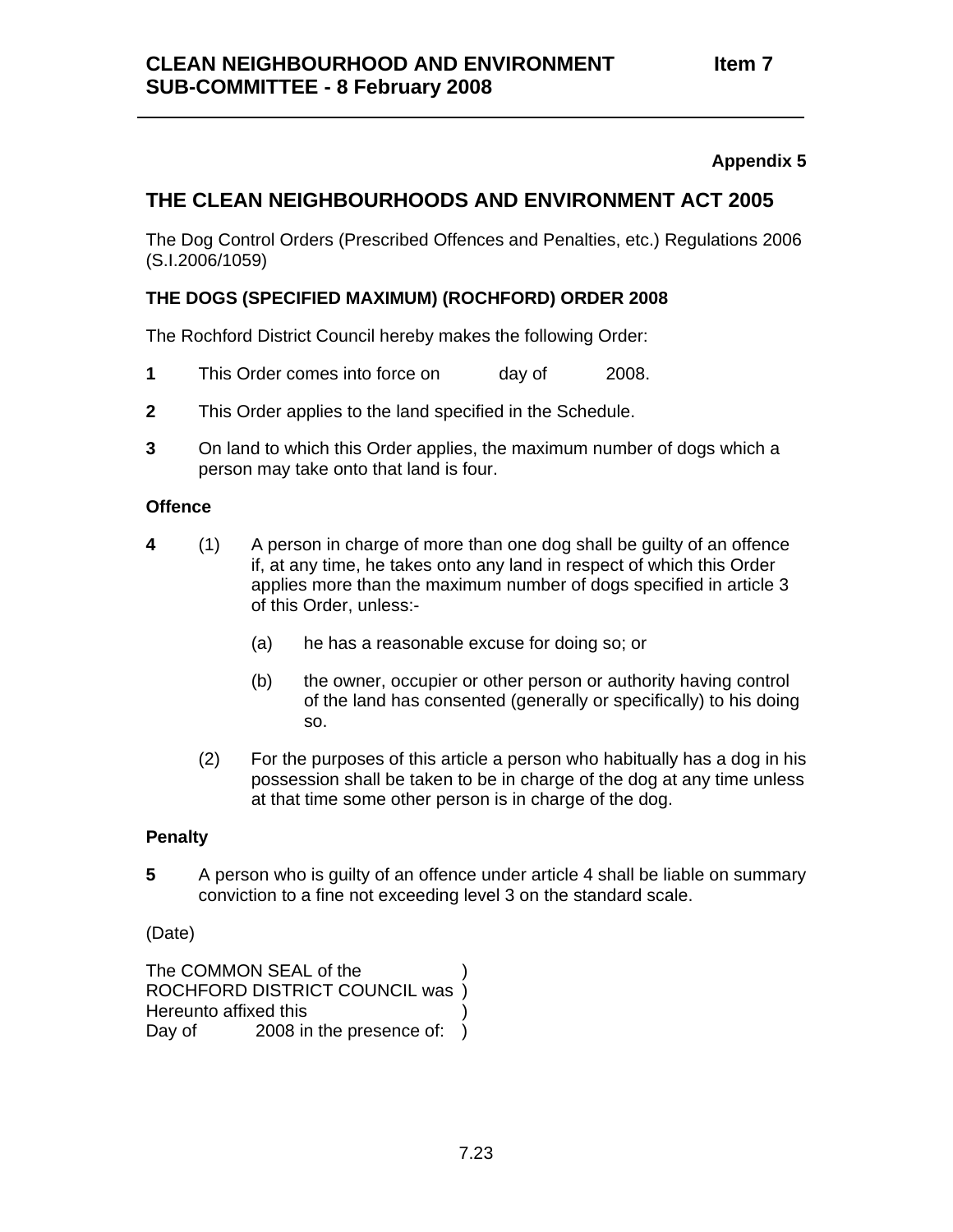### **Schedule**

- 1. Subject to the exemption in paragraph 2 below, all land which is in the administrative area of the Council and which is:-
	- (i) open to the air (which includes land that is covered but open to the air on at least one side) and
	- (ii) to which the public are entitled or permitted to have access with or without payment.
- 2. Excepted from the description in paragraph 1 above is land that is placed at the disposal of the Forestry Commissioners under section 39(1) of the Forestry Act 1967.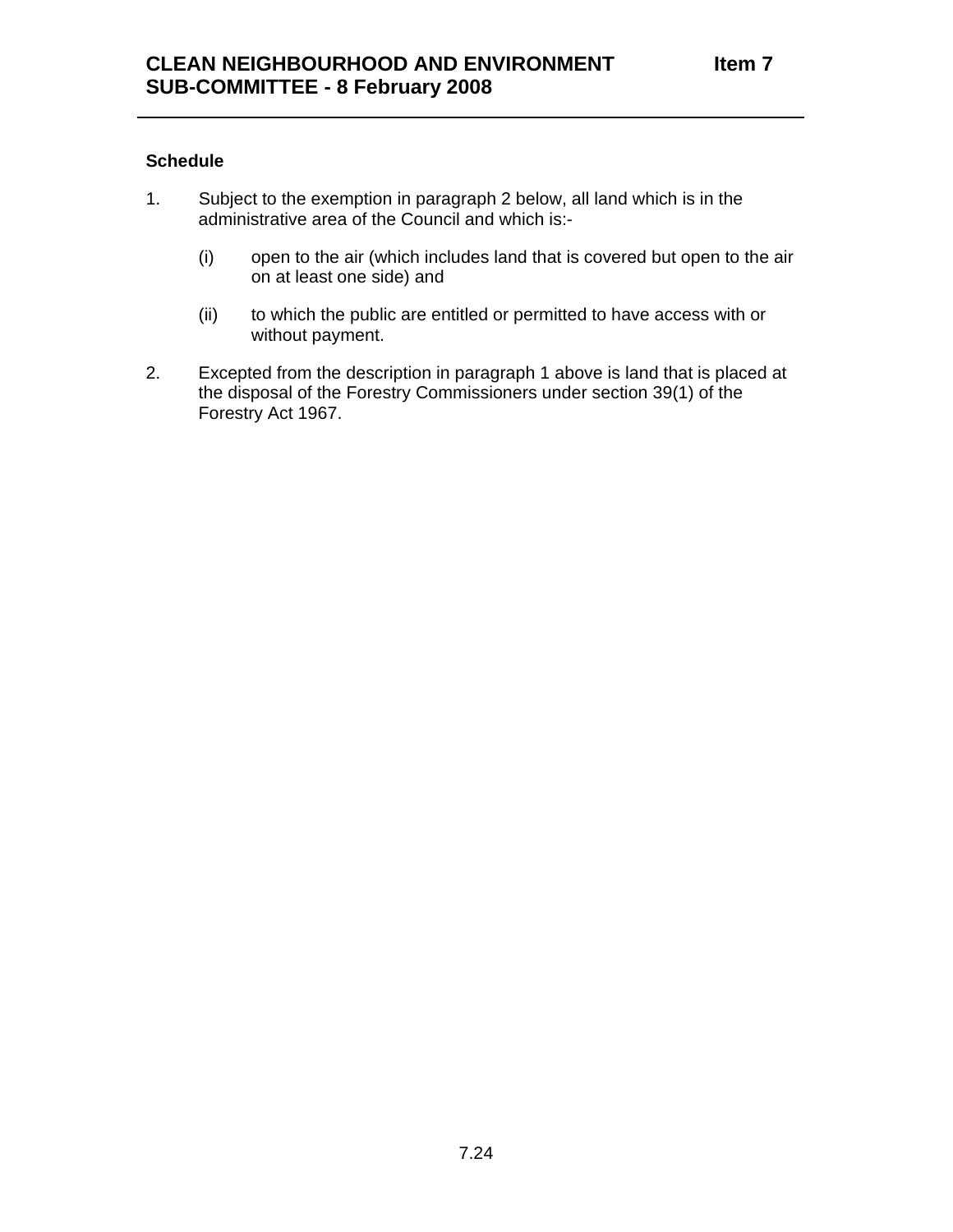# **RESULTS FROM PUBLIC CONSULTATION OCT 2007**

The public survey was available on the internet between 24 August and the 22 October 2007.

- The RDM questionnaires were circulated with closing date was 22 October 2007.
- 27.71% of the surveyed residents who completed the RDM questionnaire was a dog owner, in contrast 78.37% of those who took part in the internet consultation were a dog owners.

The full results are shown below:-

| Question                                                            | <b>RDM</b> | <b>Website</b> |
|---------------------------------------------------------------------|------------|----------------|
| Do you own or look after a dog?                                     |            |                |
| Yes                                                                 |            |                |
| <b>Number</b>                                                       | 480        | 223            |
| Percent                                                             | 27.71%     | 72.40%         |
| No                                                                  |            |                |
| Number                                                              | 1210       | 73             |
| Percent                                                             | 69.86%     | 23.70%         |
| No answer                                                           |            |                |
| <b>Number</b>                                                       | 42         | 12             |
| Percent                                                             | 2.42%      | 3.90%          |
| <b>Total</b>                                                        | 1732       | 308            |
| Do you believe dogs should always be kept on leads in the following |            |                |
| locations?                                                          |            |                |
| <b>Shopping precincts?</b>                                          |            |                |
| Yes                                                                 |            |                |
| Number                                                              | 1696       | 295            |
| Percent                                                             | 97.92%     | 95.78%         |
| <b>No</b>                                                           |            |                |
| Number                                                              | 23         | 12             |
| Percent                                                             | 1.33%      | 3.90%          |
| No answer                                                           |            |                |
| Number                                                              | 13         | 1              |
| Percent                                                             | 0.75%      | 0.32%          |
| Large parks?                                                        |            |                |
| Yes                                                                 |            |                |
| Number                                                              | 742        | 18             |
| Percent                                                             | 42.84%     | 5.84%          |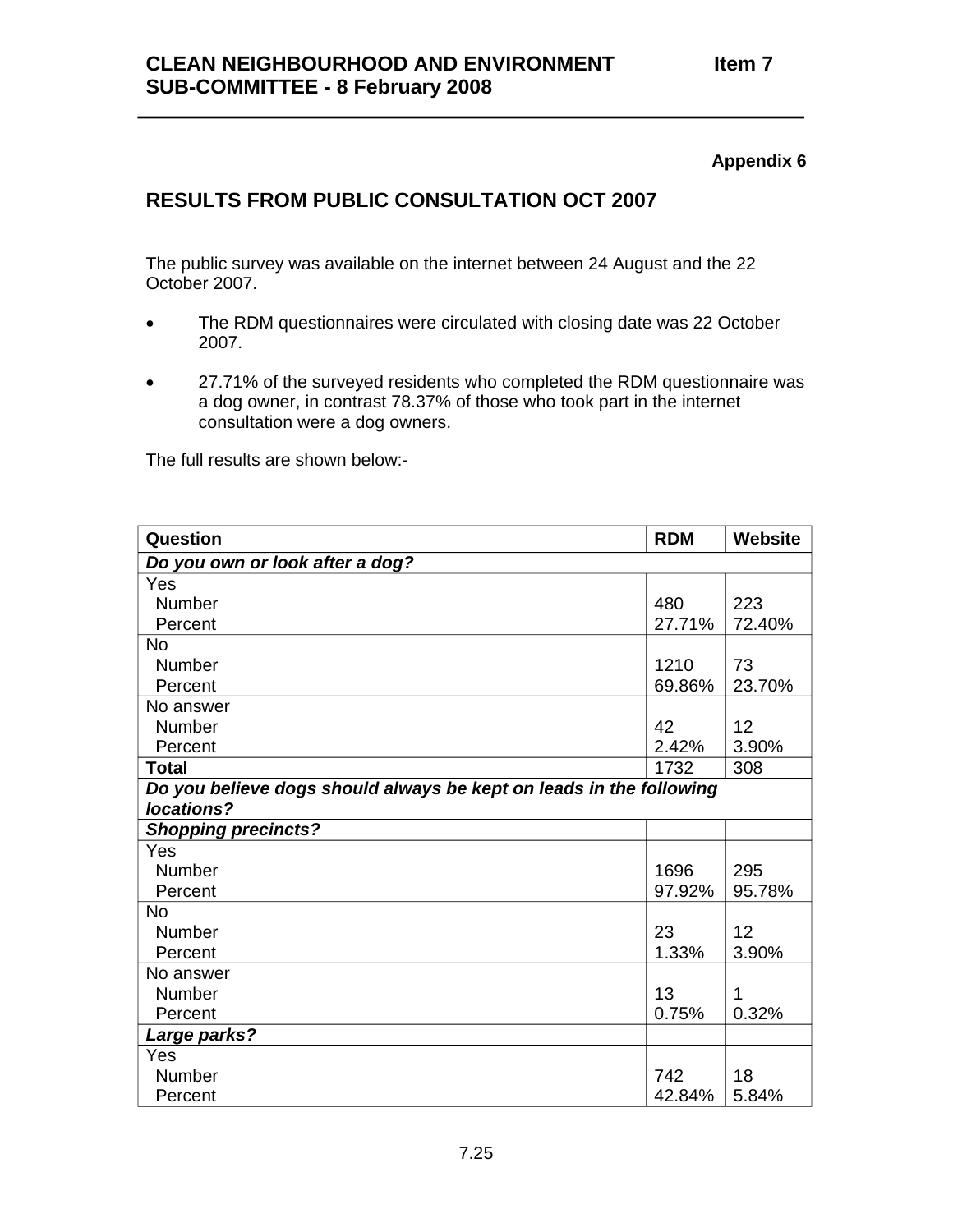| Question                                                                | <b>RDM</b> | Website        |
|-------------------------------------------------------------------------|------------|----------------|
| <b>No</b>                                                               |            |                |
| Number                                                                  | 928        | 290            |
| Percent                                                                 | 53.58%     | 94.16%         |
| No answer                                                               |            |                |
| <b>Number</b>                                                           | 62         | $\overline{0}$ |
| Percent                                                                 | 3.58%      | $\overline{0}$ |
| Parks and other amenity green areas?                                    |            |                |
| Yes                                                                     |            |                |
| Number                                                                  | 848        | 17             |
| Percent                                                                 | 48.96%     | 5.52%          |
| <b>No</b>                                                               |            |                |
| Number                                                                  | 827        | 289            |
| Percent                                                                 | 47.75%     | 93.83%         |
| No answer                                                               |            |                |
| Number                                                                  | 57         | $\overline{2}$ |
| Percent                                                                 | 3.29%      | 0.65%          |
| On footpaths adjacent to any road?                                      |            |                |
| Yes                                                                     |            |                |
| Number                                                                  | 1629       | 258            |
| Percent                                                                 | 94.05%     | 83.77%         |
| No                                                                      |            |                |
| Number                                                                  | 87         | 49             |
| Percent                                                                 | 5.02%      | 15.91%         |
| No answer                                                               |            |                |
| Number                                                                  | 16         | 1              |
| Percent                                                                 | 0.92%      | 0.32%          |
| On footpaths adjacent to roads with a speed limit of<br>40mph or over?  |            |                |
| Yes                                                                     |            |                |
| Number                                                                  | 1646       | 283            |
| Percent                                                                 | 95.03%     | 91.88%         |
| <b>No</b>                                                               |            |                |
| Number                                                                  | 51         | 23             |
| Percent                                                                 | 2.94%      | 7.47%          |
| No answer                                                               |            |                |
| Number                                                                  | 35         | 2              |
| Percent                                                                 | 2.02%      | 0.65%          |
| Do you think dogs should be banned altogether from the following areas? |            |                |
| <b>Shopping Precincts?</b>                                              |            |                |
| Yes                                                                     |            |                |
| Number                                                                  | 894        | 62             |
| Percent                                                                 | 51.62%     | 20.13%         |
| No                                                                      |            |                |
| Number                                                                  | 794        | 245            |
| Percent                                                                 | 45.84%     | 79.55%         |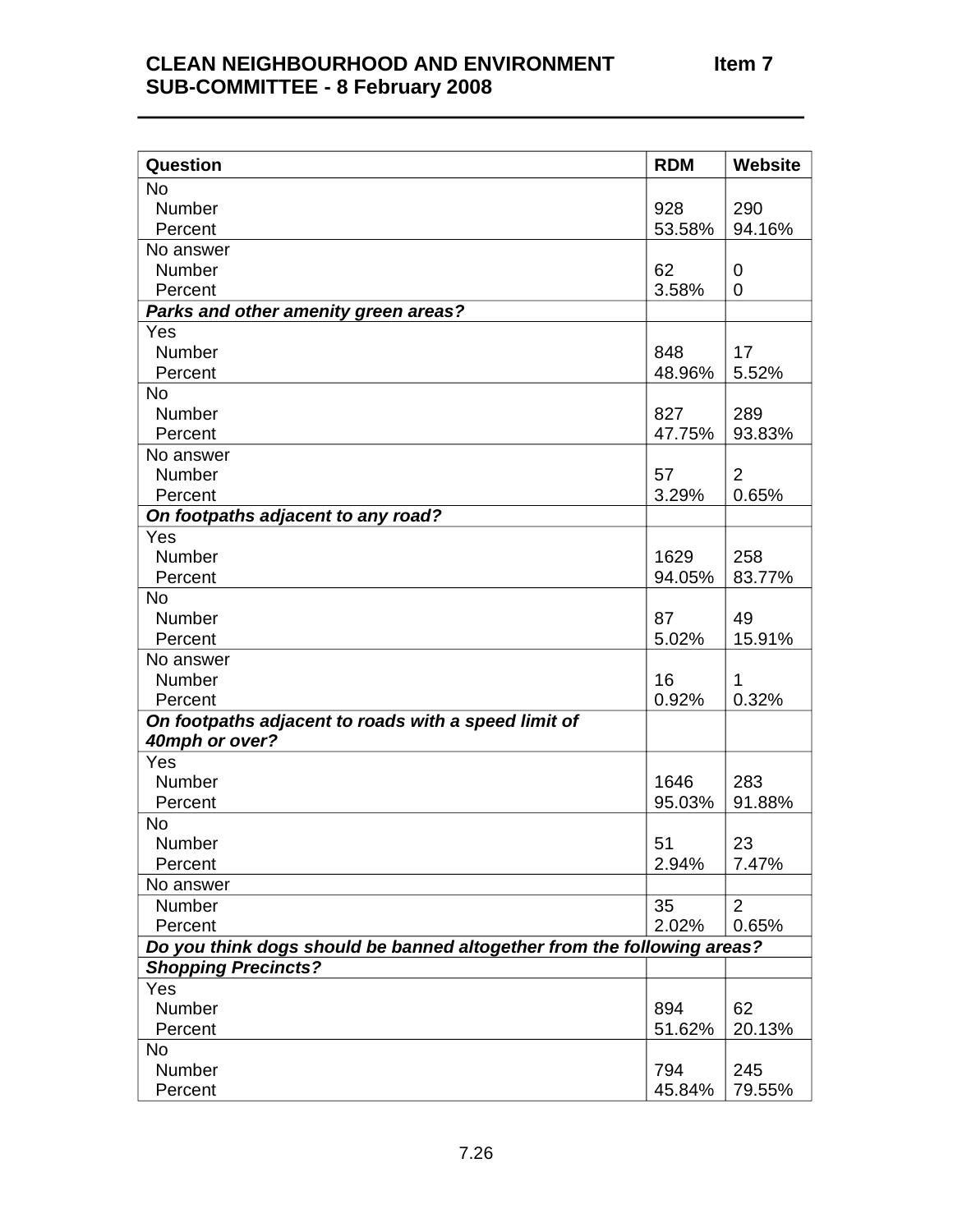| Question                                                                      | <b>RDM</b> | <b>Website</b> |
|-------------------------------------------------------------------------------|------------|----------------|
| No answer                                                                     |            |                |
| Number                                                                        | 44         | 1              |
| Percent                                                                       | 2.54%      | 0.32%          |
| Large parks?                                                                  |            |                |
| Yes                                                                           |            |                |
| Number                                                                        | 228        | 0              |
| Percent                                                                       | 13.16%     | 0              |
| <b>No</b>                                                                     |            |                |
| Number                                                                        | 1427       | 307            |
| Percent                                                                       | 82.39%     | 99.68%         |
| No answer                                                                     |            |                |
| Number                                                                        | 77         | 1              |
| Percent                                                                       | 4.45%      | 0.32%          |
| Parks and other amenity green areas?                                          |            |                |
| Yes                                                                           |            |                |
| Number                                                                        | 359        | 3              |
| Percent                                                                       | 20.73%     | 0.97%          |
| <b>No</b>                                                                     |            |                |
| Number                                                                        | 1304       | 304            |
| Percent                                                                       | 75.29%     | 98.70%         |
| No answer                                                                     |            |                |
| Number                                                                        | 69         | 1              |
| Percent                                                                       | 3.98%      | 0.32%          |
| Children's play areas in parks?                                               |            |                |
| Yes                                                                           |            |                |
| <b>Number</b>                                                                 | 1583       | 225            |
| Percent                                                                       | 91.40%     | 73.05%         |
| <b>No</b>                                                                     | 124        |                |
| Number                                                                        |            | 81             |
| Percent                                                                       | 7.16%      | 26.30%         |
| No answer<br>Number                                                           | 25         | 2              |
| Percent                                                                       | 1.44%      | 0.65%          |
| Do you think that there should be a limit on the number of dogs that a person |            |                |
| can walk at any time?                                                         |            |                |
| Yes                                                                           |            |                |
| Number                                                                        | 1336       | 150            |
| Percent                                                                       | 77.14%     | 48.70%         |
| No                                                                            |            |                |
| Number                                                                        | 344        | 157            |
| Percent                                                                       | 19.86%     | 50.97          |
| No answer                                                                     |            |                |
| Number                                                                        | 52         | 1              |
| Percent                                                                       | 3.00%      | 0.32%          |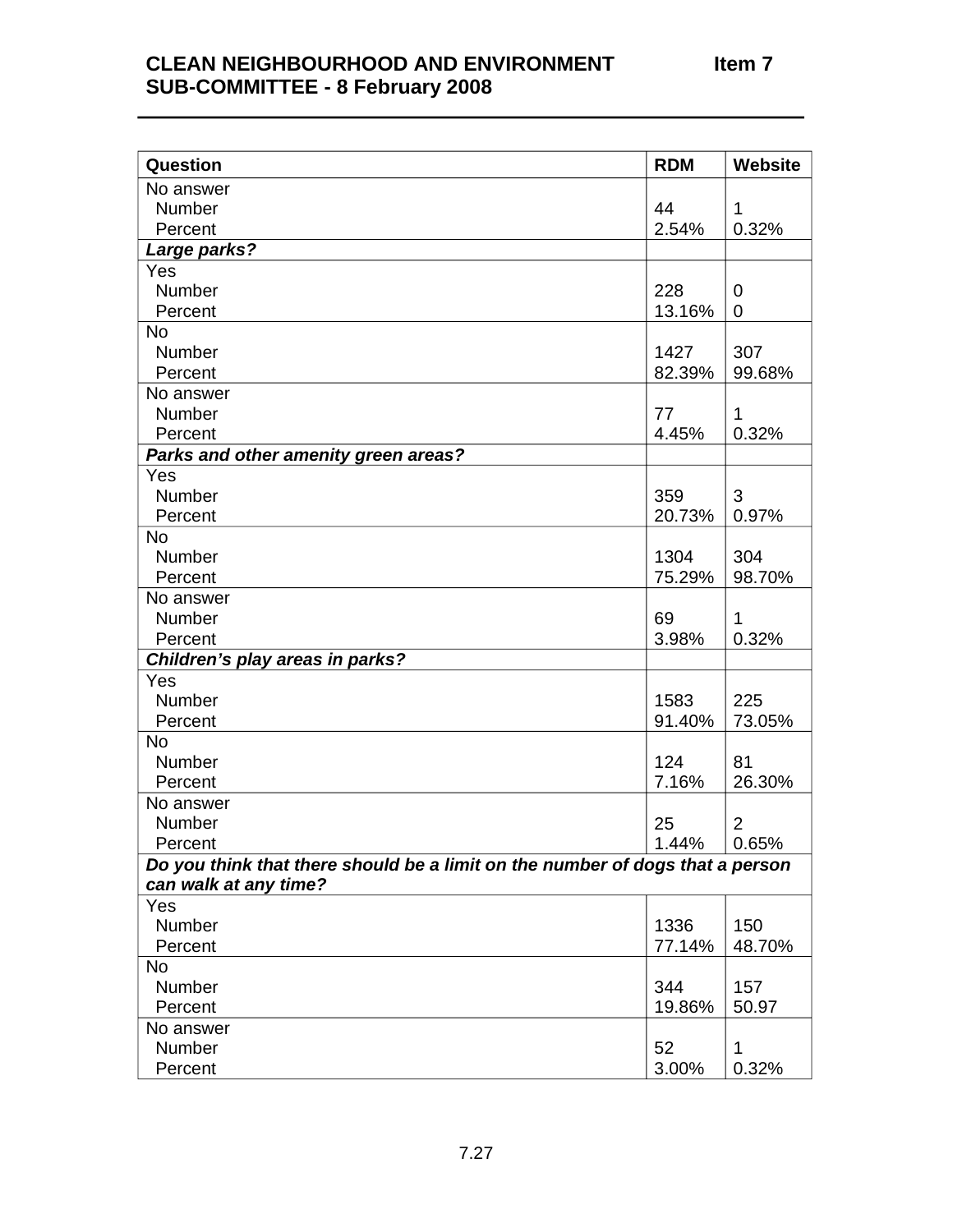| <b>Question</b>                                                   | <b>RDM</b> | Website        |
|-------------------------------------------------------------------|------------|----------------|
| If so, what do you think the maximum number should be?            |            |                |
| 1                                                                 |            |                |
| Number                                                            | 116        | 27             |
| Percent                                                           | 9.16%      | 18.75%         |
| $\overline{2}$                                                    |            |                |
| Number                                                            | 783        | 32             |
| Percent                                                           | 61.80%     | 22.22%         |
| 3                                                                 |            |                |
| Number                                                            | 238        | 58             |
| Percent                                                           | 18.78%     | 40.28%         |
| 4                                                                 |            |                |
| Number                                                            | 112        | 9              |
| Percent                                                           | 8.84%      | 6.25%          |
| 5                                                                 |            |                |
| Number                                                            | 9          | 16             |
| Percent                                                           | 0.71%      | 11.11%         |
| 6                                                                 |            |                |
| Number                                                            | 8          | $\mathbf 1$    |
| Percent                                                           | 0.63%      | 0.69%          |
| 20                                                                |            |                |
| Number                                                            | 1          | 1              |
| Percent                                                           | 0.08%      | 0.69%          |
| <b>Total</b>                                                      | 1267       | 144            |
| Do you think that there is a problem in Rochford as a result of:- |            |                |
| Dog fouling?<br>Yes                                               |            |                |
| Number                                                            | 1096       | 87             |
| Percent                                                           | 63.28%     | 28.25%         |
| <b>No</b>                                                         |            |                |
| Number                                                            | 535        | 214            |
| Percent                                                           | 30.89%     | 69.48%         |
| No answer                                                         |            |                |
| Number                                                            | 101        | $\overline{7}$ |
| Percent                                                           | 5.83%      | 2.27%          |
| Stray dogs?                                                       |            |                |
| Yes                                                               |            |                |
| Number                                                            | 117        | 22             |
| Percent                                                           | 6.76%      | 7.14%          |
| <b>No</b>                                                         |            |                |
| Number                                                            | 1369       | 277            |
| Percent                                                           | 79.04%     | 89.94%         |
| No answer                                                         |            |                |
| Number                                                            | 246        | 9              |
| Percent                                                           | 14.20%     | 2.92%          |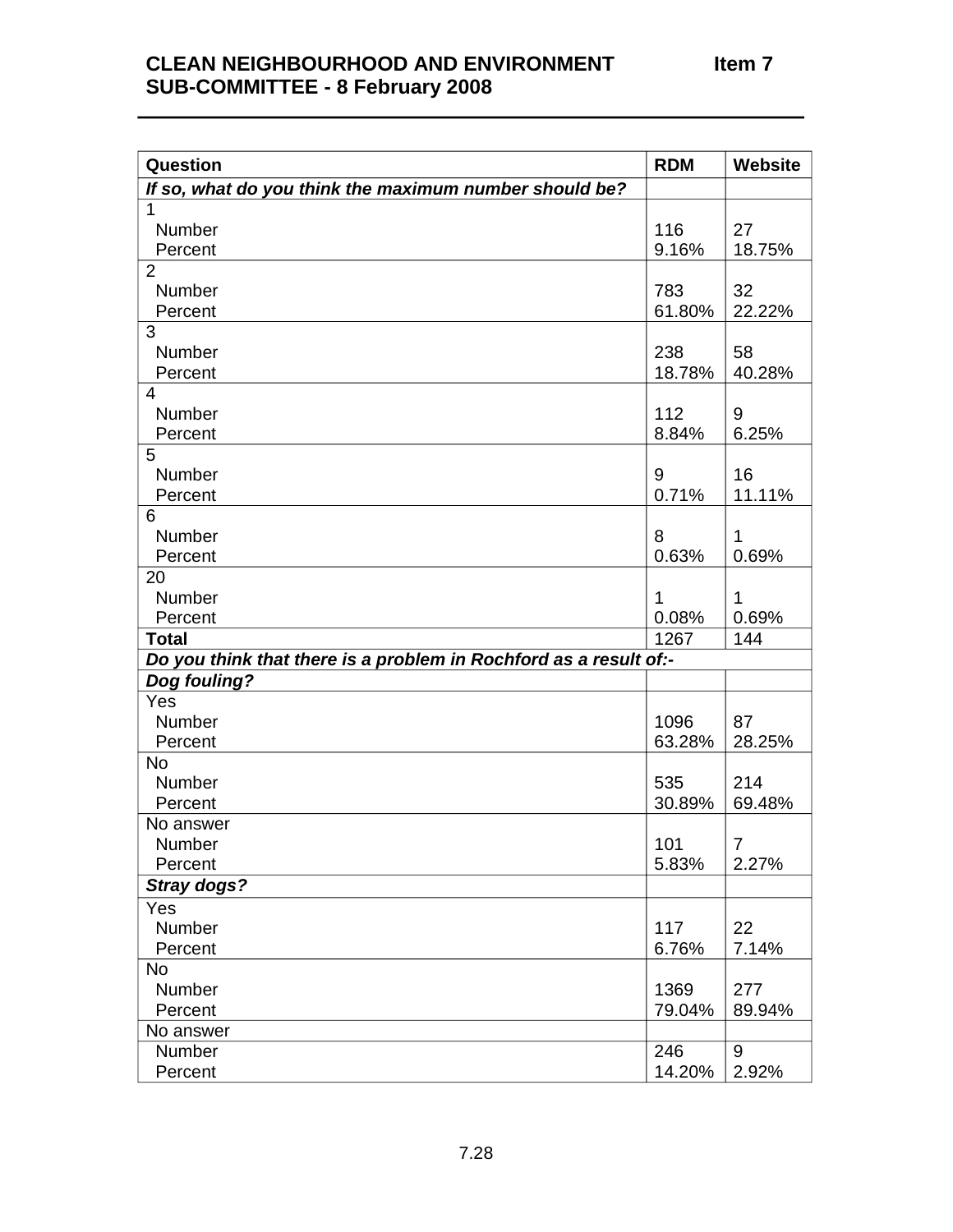| Question                                                                          | <b>RDM</b> | <b>Website</b> |
|-----------------------------------------------------------------------------------|------------|----------------|
| <b>Aggressive dogs</b>                                                            |            |                |
| Yes                                                                               |            |                |
| <b>Number</b>                                                                     | 266        | 26             |
| Percent                                                                           | 15.36%     | 8.44%          |
| No.                                                                               |            |                |
| <b>Number</b>                                                                     | 1203       | 274            |
| Percent                                                                           | 69.46%     | 88.96%         |
| No answer                                                                         |            |                |
| <b>Number</b>                                                                     | 263        | 8              |
| Percent                                                                           | 15.18%     | 2.60%          |
| Under current legislation it is an offence not to clean up after a dog has fouled |            |                |
| in any public place in any part of Rochford other than in woodland                |            |                |
| Do you agree with this?                                                           |            |                |
| Yes                                                                               |            |                |
| <b>Number</b>                                                                     | 1648       | 298            |
| Percent                                                                           | 95.15%     | 96.75%         |
| No                                                                                |            |                |
| <b>Number</b>                                                                     | 69         | 10             |
| Percent                                                                           | 3.98%      | 3.25%          |
| No answer                                                                         |            |                |
| <b>Number</b>                                                                     | 15         | 0              |
| Percent                                                                           | 0.87%      | 0              |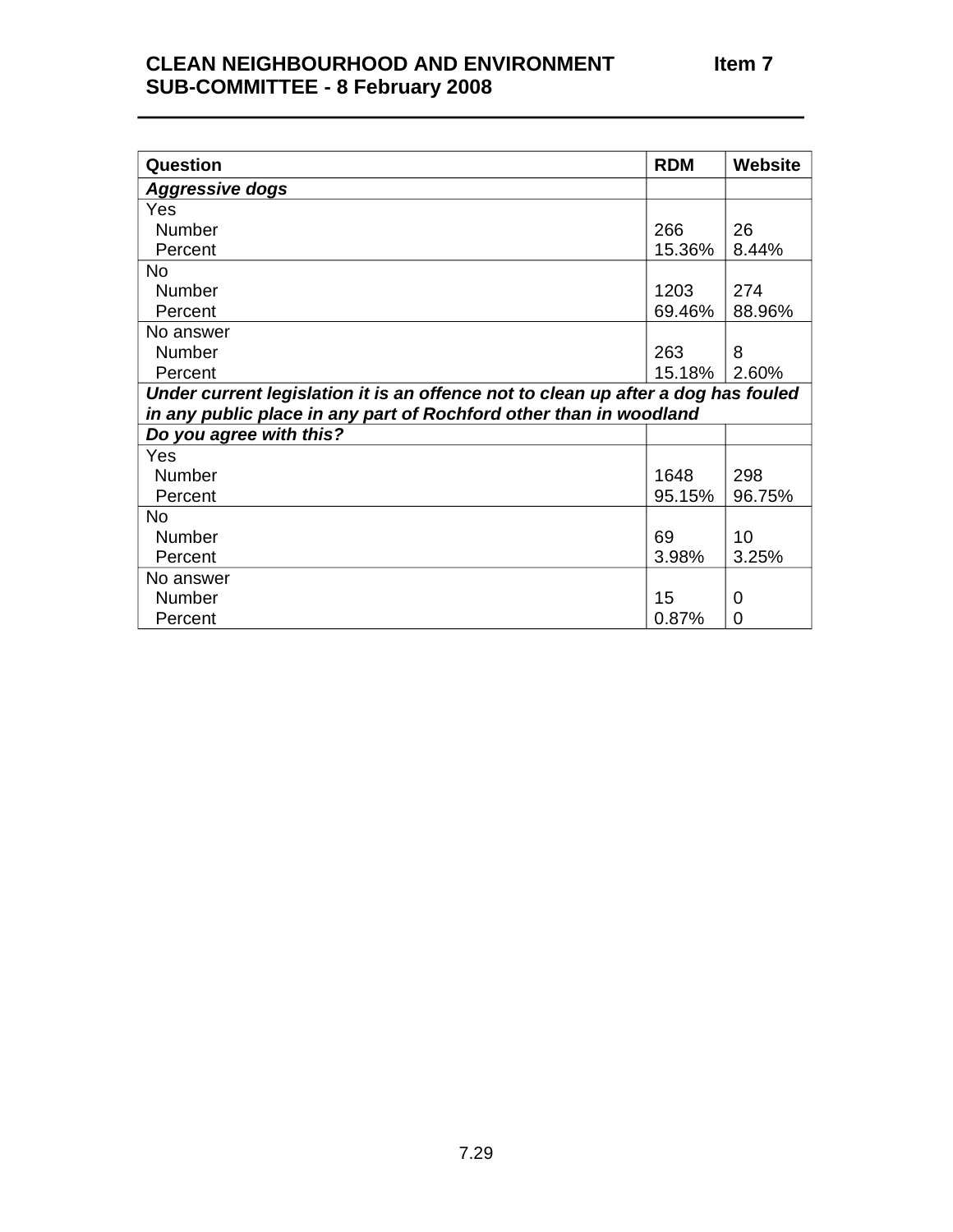## **OTHER COMMENTS RECEIVED FROM THE PUBLIC**

Number of dogs allowed per dog walker - many people were concerned about this issue – most of the phone calls were around this topic.

What qualifications the Enforcement Officer will have to deal with dogs?

Fixed Penalty Notices must be high otherwise people will not respect the enforcement.

The applicable Dog Control Orders should be advertised at the entrances of all open spaces and the District boundary.

When the Dog Control Orders will be enforced?

When will be the public meetings to discuss the Dog Control Orders?

Was the Kennel Club consulted?

Will RDC be promoting the dog training clubs?

Woodlands should be used for dogs to carry out their exercises.

The Internet consultation was open to everybody in the world and not restricted just to residents of Rochford.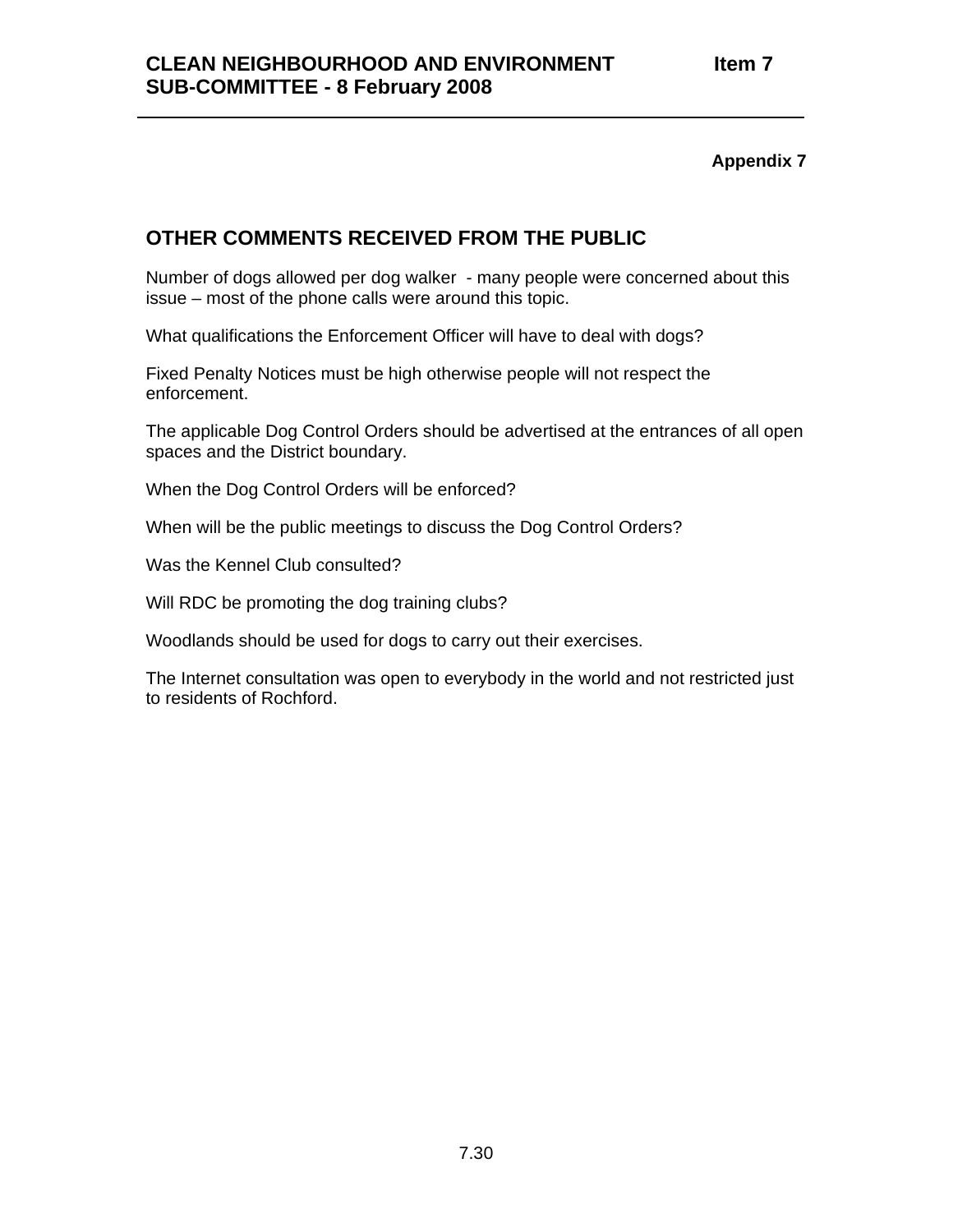Comments received from Holly Lee, Public Affairs Manager The Kennel Club 12 October 2007

### **Proposed Dog Control Orders: Kennel Club Briefing**

### **1. Background to Kennel Club Involvement**

- The Kennel Club is the governing body of dogs in the United Kingdom amongst whose main objectives is to promote in every way the general improvement of all dogs and encourage responsible dog ownership.
- As part of its External Affairs activities the Kennel Club runs a dog owners group – KC Dog. KC Dog was established to keep dog owners up to date about dog control orders being introduced across the country. The group is an information providing service and is free to join. The success of KC Dog relies on its participants keeping us up to date about proposed consultations on Orders being introduced in their local area. Due to its broad appeal, dog owners, dog-owning MPs, and local authorities belong to KC Dog. **To join, please contact Laura Vallance on 020 7518 1020 or e-mail laura.vallance@thekennelclub.org.uk**

### **2. The Clean Neighbourhoods and Environment Act 2005**

Although this Act gives local authorities the power to introduce dog control orders, it is important for council's to note **Defra's guidance on the Act, which states that: It is important for any authority considering a dog control order to be able to show that this is a necessary and proportionate response to problems caused by the activities of dogs and those in charge of them and; Any authority needs to balance the interest of those in charge of dogs against the interests of those affected by the activities of dogs and that a failure to give consideration to these factors could make any subsequent dog control order vulnerable in the Courts.** 

- This means that if the council cannot point to specific problems to answer questions raised by constituents and justify the Order accordingly in each case, the council's Order could be challenged in the Courts.
- In a letter to the KC Dog, Minister Ben Bradshaw MP clarified: "While there is nothing to compel a local authority to act on representations made during the consultation process, such an authority may be open to a legal challenge if they introduced an Order in spite of local feeling on the issue".

### **3. Suggested Considerations on Dog Control Orders**

### **3.1. General Suggested Considerations**

When introducing dog control orders, KC Dog recommends that the council consider:

- The need to consult other councils on their area as well as their Local Access Forums and in many cases, Natural England.
- The need to produce evidence, on request, as to why the dog control orders are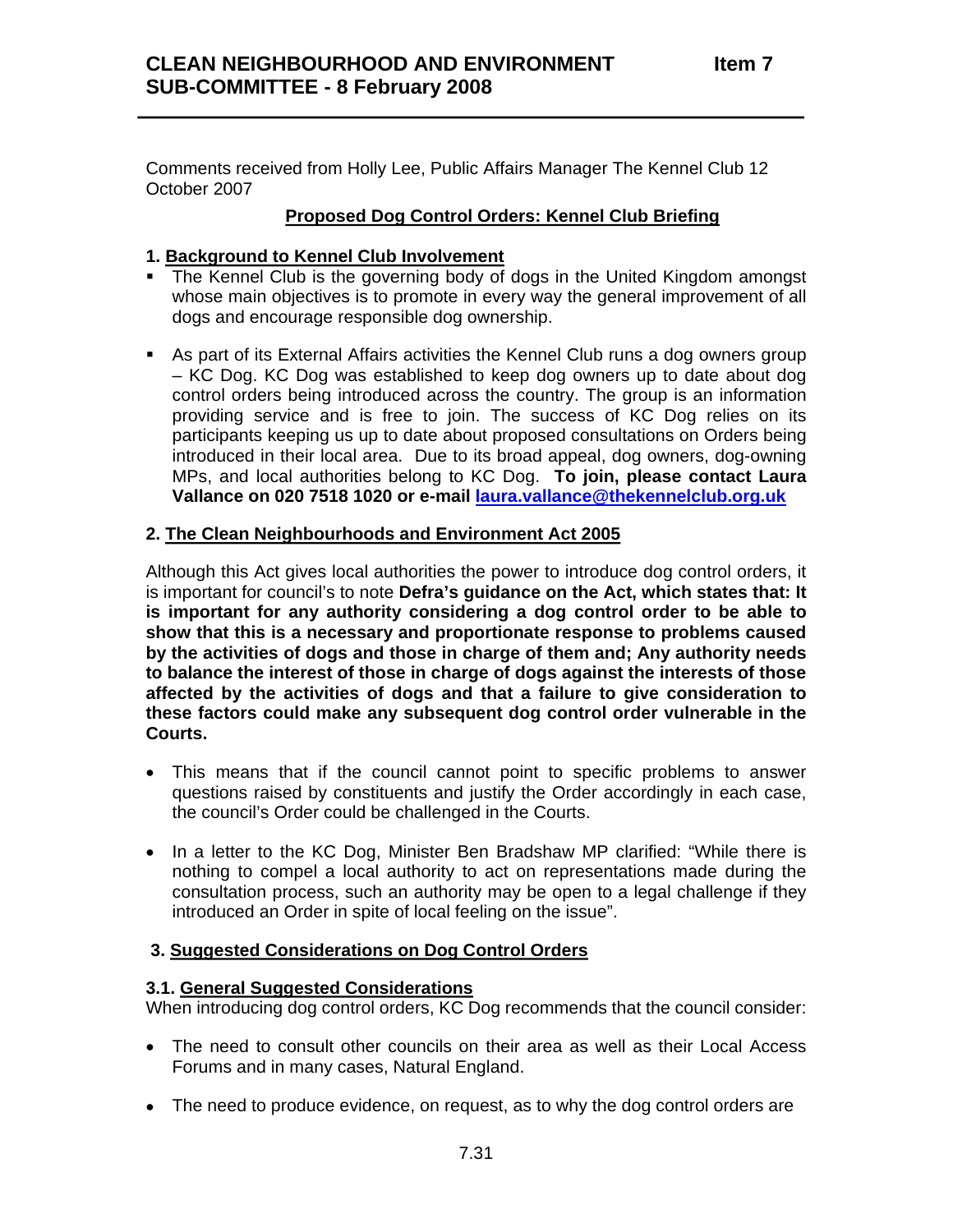considered necessary and proportionate e.g. what problems occur, why problems occur and how those with a responsibility for dogs have been accounted for.

- Compatibility of Orders with the Animal Welfare Act. This was introduced in England on April  $6<sup>th</sup>$  2007 and places a legal responsibility on dog owners to allow a dog to exhibit normal behaviour patterns i.e. walk/run freely and to provide a suitable diet i.e. food and exercise.
- The implications of Orders on those who may find compliance difficult e.g. elderly people
- Plans to issue guidance and install signs to inform the public about how to comply with new Orders.
- The promotion of different management approaches to educate dog owners and make provisions for dog owners and non dog owners without the need for extensive dog control orders

### **3.2 Dog Control Orders on Dog Fouling**

Most responsible dog owners will pick up after their dogs. However if your council is considering introducing a dog control order on dog fouling, the following points should be considered:

- The council's plans to increase the number of poo bins
- The council's plans to produce advice for dog walkers on how to dispose of faeces in areas where there are no waste bins (and/or waste bags) present.
- Exempting elderly people from dog control orders if they find it difficult to pick up after their dog or providing long handled poop scoops to help.

#### **3.3 Dog Control Orders on Keeping Dogs on Leads**

KC Dog would be concerned about plans to introduce an Order that would make it an offence for a person in charge of a dog not to keep it on a lead in parks, sections of parks, open green spaces etc. If your council is thinking about introducing an order to this effect, KC Dog would urge the council to consider the following points:

- That keeping dogs on leads could adversely affect a dog's health, weight and behaviour if it had been used to running around vigorously. Doing so could be contrary to the principles of the Animal Welfare Act.
- That an order to keep dogs on leads would affect a dog owners' ability to exercise a dog thoroughly i.e. in terms of age, fitness level and time availability.
- If these dog owners have to travel to neighbouring areas to exercise their dogs off the lead, this would have potential negative effects on government targets to improve the environment and reduce congestion as dog walkers would have to drive their cars to other locations to walk their dogs.
- **3.4 Dog Control Orders on Excluding Dogs from Certain Areas**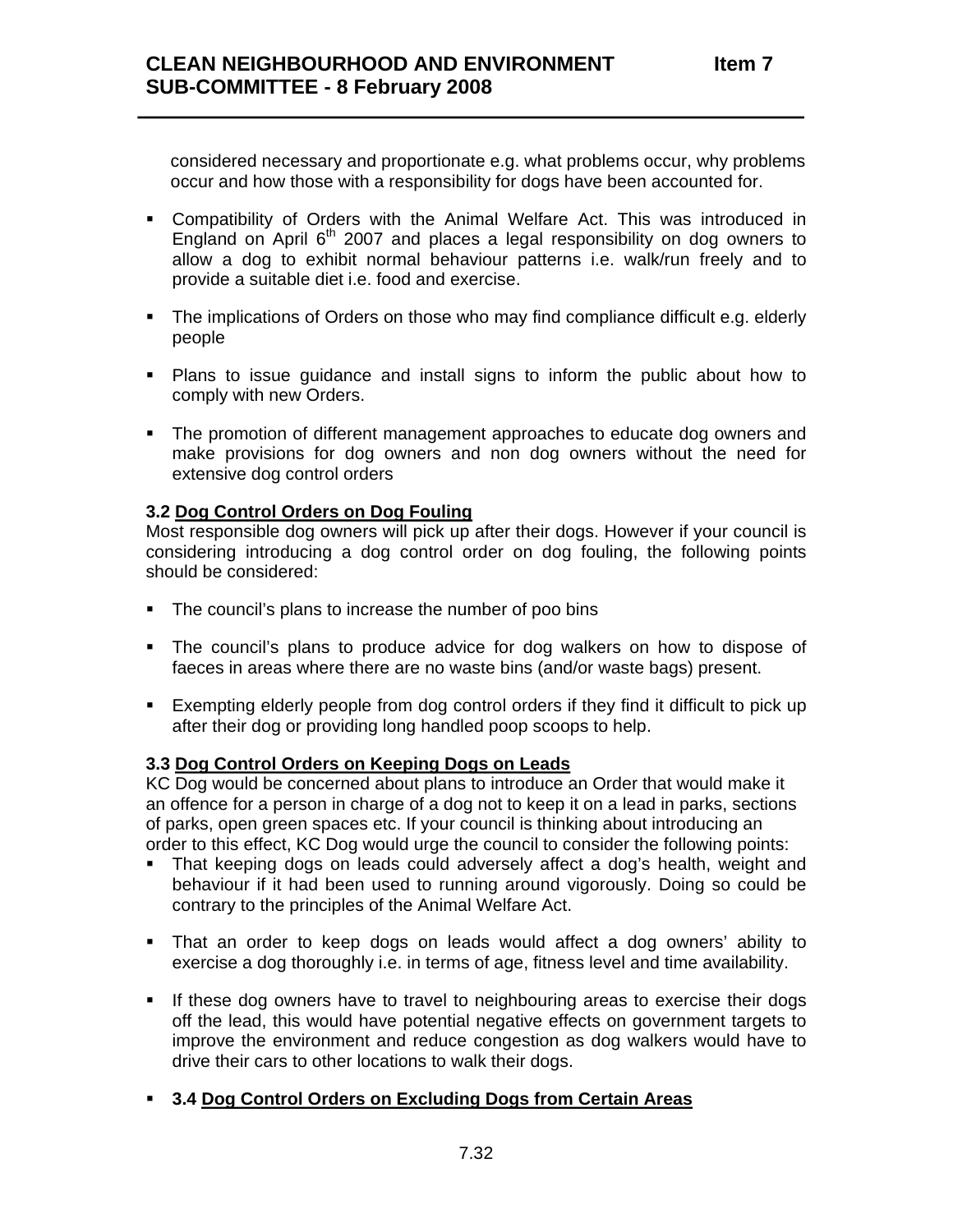KC Dog would be concerned about plans to introduce an Order that would exclude dogs from being exercised in certain areas especially parks, sections of parks, open green spaces and beaches etc. If your council is thinking about introducing an Order to this effect, KC Dog would urge the council to consider the following points:

- Whether the council will simultaneously establish dog friendly areas of open land in the same locality. In a letter to the KC Dog, Minister Ben Bradshaw MP clarified: "We have communicated to local authorities that they should consider and communicate alternative exercising grounds for dogs in the vicinity of any proposed dog control order".
- That in line with Defra's guidance, council's do not have the power to ban dogs from public rights of way or other traditionally used through routes.
- The accessibility of alternative routes available and the feasibility of dog owners using alternative routes – dog owners require areas of flat open land, with access to shade and car parking facilities.
- Potential negative effects on government targets for health and reducing congestion i.e. if there was a decrease in the number of people taking regular daily exercise by dog walking or driving to other locations to walk their dogs.
- Non-dog owners' perceptions of dogs as a result of their being banned.

### **3.5 Dog Control Orders on Limiting the Number of Dogs a Person Can Walk**

**KC Dog considers it would be very difficult to introduce an Order to make it an offence for more than a specified number of dogs to be walked at a time due to:** 

- Welfare implications and dog theft implications of leaving dogs in cars while other dogs are walked – every year dogs die in cars in the warm weather.
- A dog owner's ability to exercise a number of dogs thoroughly if they were to have to do this in shifts i.e. in terms of fitness level and time availability.
- The type of dogs i.e. it may be difficult to control two very large dogs, but easy to control eight small dogs therefore blanket bans are unreasonable.

If councils experience problems with irresponsible multiple dog walkers, KC Dog would advise local authorities to introduce a licensing system so as not to damage the livelihoods of those that walk a larger number of dogs responsibly, and ensure that the health and welfare of dogs is maintained by dog owners who are reliant on dog walkers to exercise them during the day.

### **4. Guidance on Fixed Penalty Notices (FPN's)**

KC Dog is of the view that local authorities should issue FPN's in accordance with Defra's guidance i.e. only where an offence has been committed and that these should be set at £75 and reduced to £40 if payment is made within 10 days.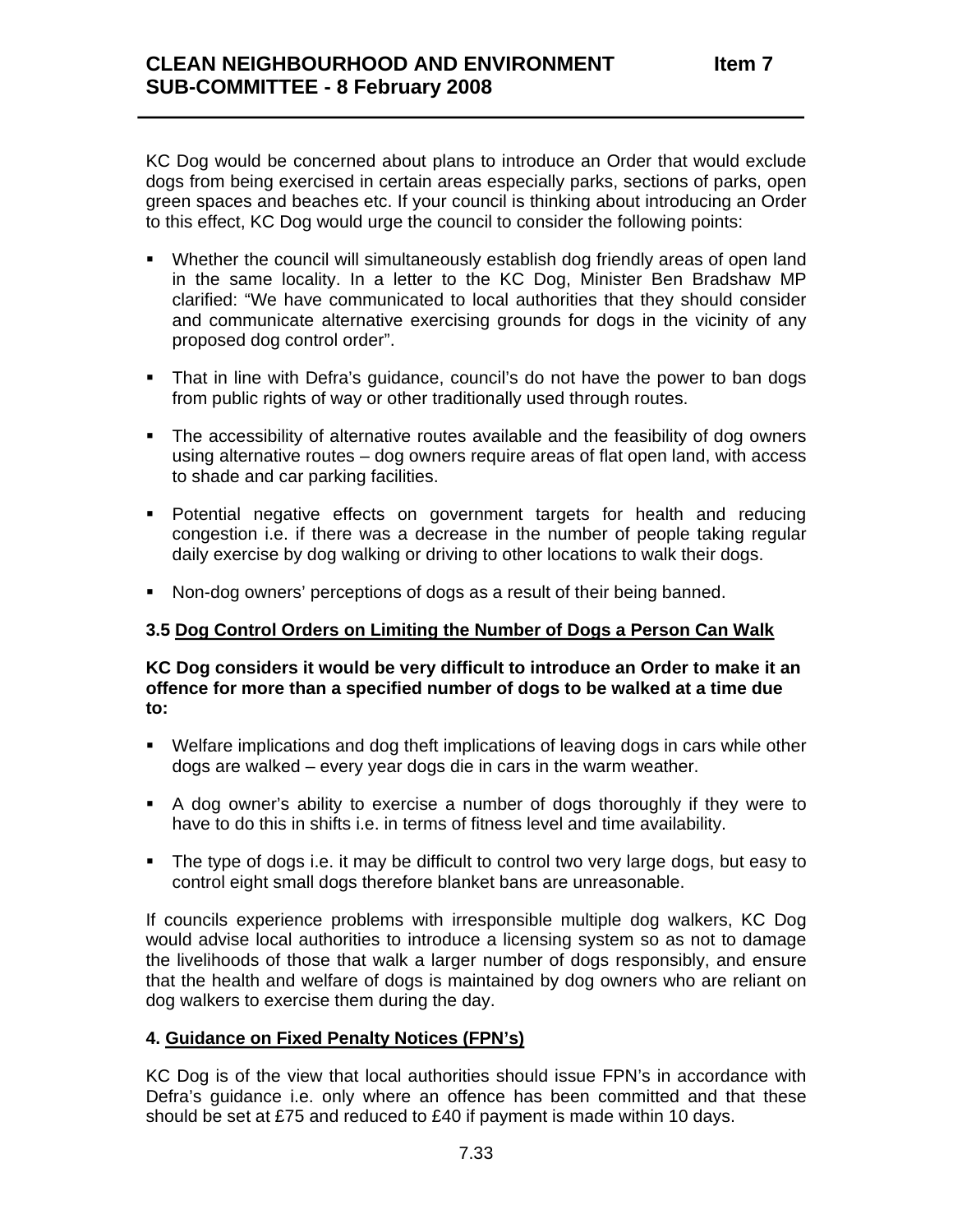# **BYELAWS RELATING TO PLEASURE GROUNDS Appendix 8** King George's Field, Ashingdon Road, Ashingdon The Playing Field, Little Wakering Road, Barling Magna The Playing Field, Althorne Way, Canewdon The Village Green, Canewdon Clements Hall Playing Field, Park Gardens, Hawkwell Hawkwell Common, Main Road, Hawkwell Children's Playspace, Elizabeth Close, Hawkwell Rectory Road Playspace, Hawkwell Plumberow Mount, Plumberow Avenue, Hockley Children's Playspace, Laburnum Grove, Hockley The Playing Field, Pooles Lane, Hullbridge Riverside Open Space, The Promenade, Hullbridge Children's Playspace, off Mayfield Avenue, Hullbridge Fairview Playing Field, Victoria Road, Rayleigh Grove Open Space, Katherine Close, Rayleigh King George's Field, Eastwood Road, Rayleigh The Playing Field, Rawreth Lane, Rawreth St. John Fisher Playing Field, Little Wheatley's Chase, Rayleigh Children's Playspace, Causton Way, Rayleigh Hambro Hill Open Space, Hambro Hill, Rayleigh Children's Playspace, Church Road, Rayleigh Daws Heath Open Space, Daws Heath Road, Rayleigh Kingley Wood Open Space, Arterial Road, Rayleigh Grange Open Space, off Purleigh Road, Rayleigh Deepdene Open Space, Deepdene Avenue, Rayleigh Ferndale Open Space, Ferndale Road, Rayleigh Weir Buffer Strip, Richmond Drive, Rayleigh The Recreation Ground, Stambridge Road, Rochford (excluding the Bowling Green let to Rochford Bowls Club)

7.34